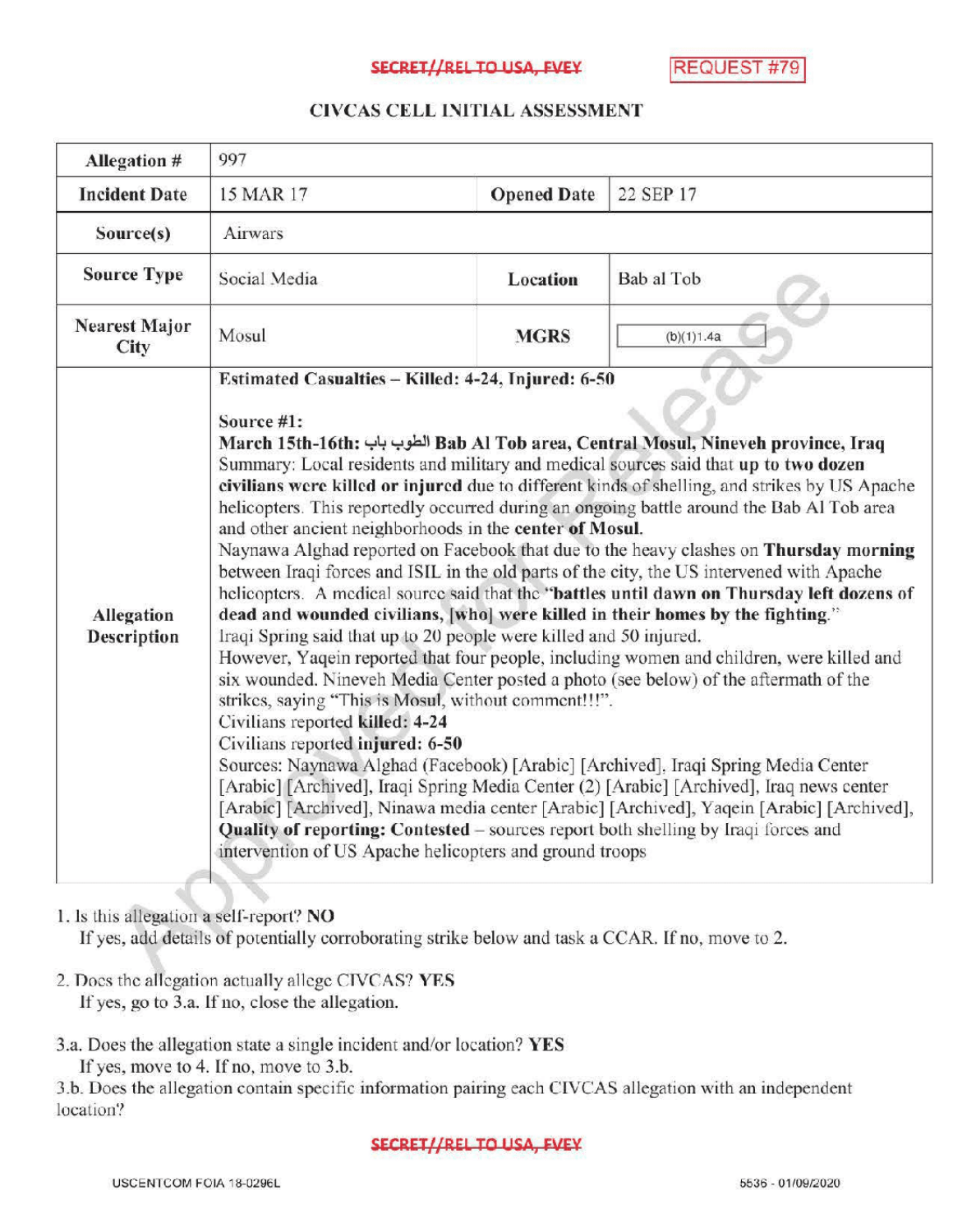# SECRET//REL TO USA, FVEY

If yes, separate the each of the combined allegations into separate allegations and restart an IA for each.

If no, send a RFI in an attempt to break out the locations and casualties into separate allegations, restart the IA

If unable to RFI the alleger, go to 7.

- 4. Does the allegation contain:
- a) a way to identify a 48 hour date range? YES
- b) a specific location? NO

If yes to BOTH, go to 7. If EITHER are no, then go to 5.

- 5. Does the allegation contain:
- a) <sup>a</sup> way to identify a 48 hour date range? YES
- b) a specific time of day or timeframe? YES
- c) a general location? YES If yes to ALL three, then go to 7. If ANY are no, go to 6.

6.Does the allegation contain :

a) Video or photo evidence of CIVCAS that can be used to narrow the date/time or location of the allegation?

- $\frac{1}{1}$  yes, go to 7. If no, go to 6.b.
- b) Are there at least two corroborating sources (total of 3) that independently reported the allegation? extal of 3) that independently reported<br>that is a set of the state of the state of the state of the state of the state of the state of the state of the state of the state of the state of the state of the state of the state

 $\frac{1}{x}$  If yes, go to 7. If no, go to 6.e.

e) Any high quality sources?

 $\frac{1}{1}$  If yes, go to 7. If no, go to 6.d.

) Specific facts that warrant <sup>a</sup> search for strikes?

 $\overline{\phantom{a}}$  If yes, go to 7. If no, close the allegation,

7.a. Does the allegation contain sufficient information on the time, location and details to conduct a search for strikes? YES

If yes, go to  $8$ . If no, go to  $7.b$ .

7.b. Explain in detail why there is insufficient information on the time, location , and details to conduct <sup>a</sup> search for strikes.

8. Are there any potentially corroborating strikes? NO

If yes, answer the questions below and task CCAR.

If no, provide a detailed explanation and close the allegation.

- Searched the night of <sup>15</sup> MAR and the morning of 16 MAR for strikes conducted in the area identified by Airwars as Bab al Tob.
- Zero results found that could potentially corroborate the details of the allegation.

## Assessed date of incident:

## 2.Location:

3. Potentially Corroborating Strike Information: MGRS:

### SECRET//REL TO USA, FVEY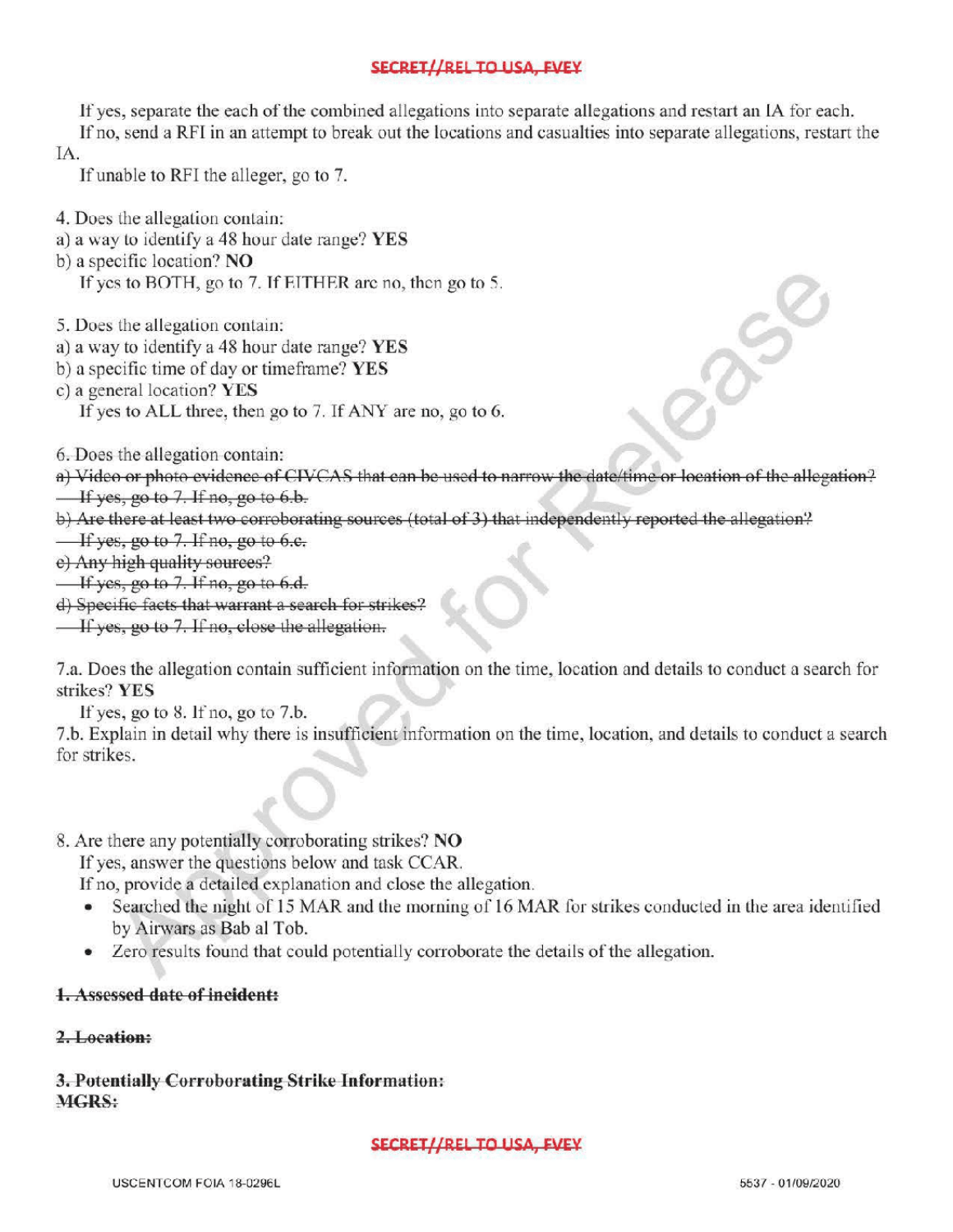#### SECRET//REL TO USA, FVEY

Strike Number: DTG: **Target:** Dynamic/Deliberate: Aircraft: Call Sign: Nationality: Munitions & Number dropped: Target Number: TEA:  $BE$ #

### IZ& SY

 $MAT: 3 results; 0 potentially corroborating strikes.$ CAOC log: 3 results; 0 potentially corroborating strikes. CJTF log: 1 result; 0 potentially corroborating strikes.  $S<sub>strikes.</sub>$ 

 $\overline{12}$ log, -email ( Start <sup>18</sup>

SY  $\overline{T(K_{(1)})}$ lag, -email (Start 22 JUL 2017):

Non-US Coalition Involvement: N/A

Decision: Close the IA due to insufficient evidence to corroborate the allegation.

 $\mathcal{R}$ 

#### SECRET//REL TO USA, FVEY